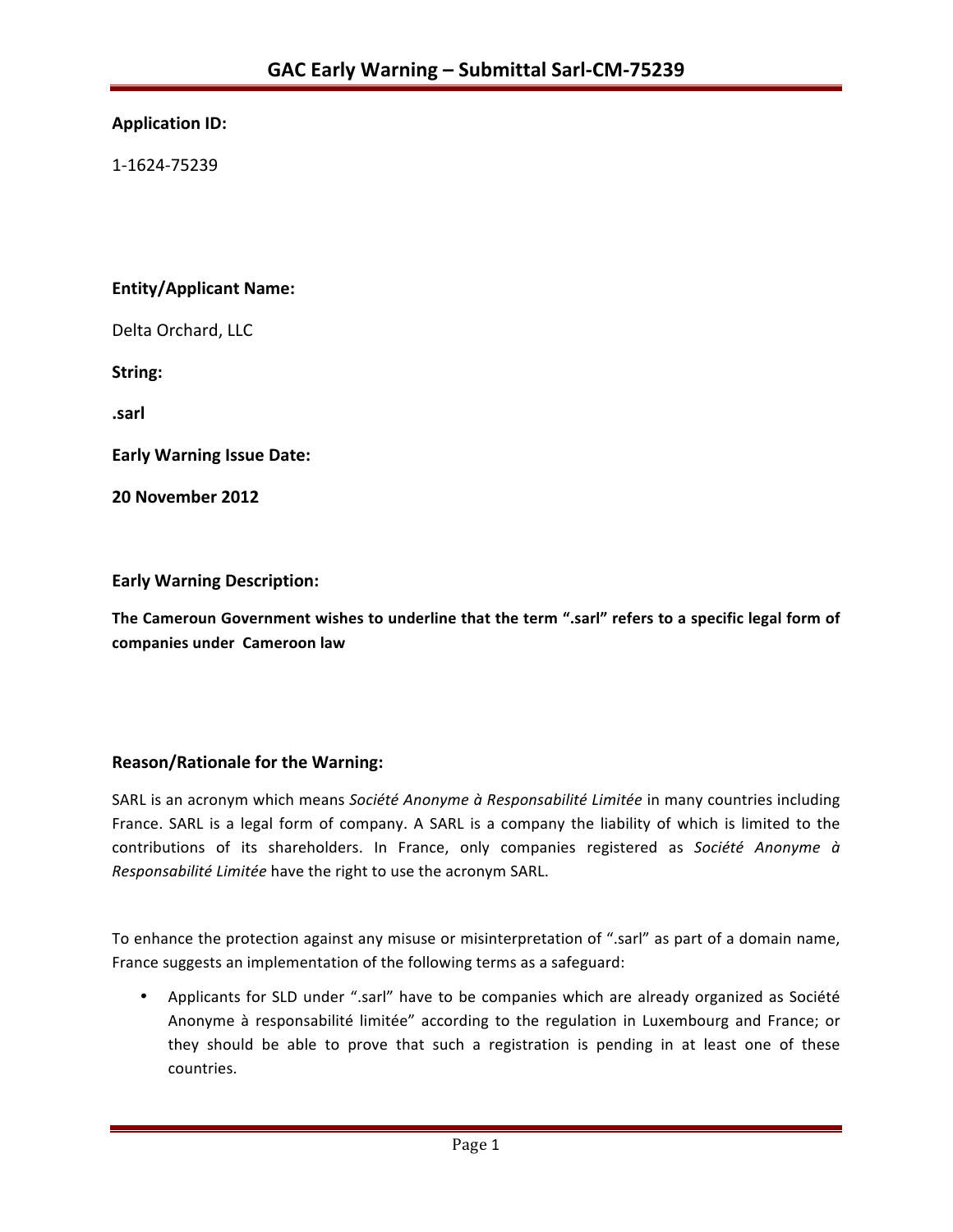• Applicants for SLD under ".sarl" have to prove that they are subject to liability as a SARL by providing a full set of valid documents from their respective jurisdiction.

**Supporting Countries (Optional):** 

#### **Possible Remediation:**

Some examples.....

More support from "X" country necessary

Strongly recommend withdrawal

**Further Notes from GAC (Optional):** 

# **Instructions for Applicant**

**ICANN** strongly encourages that the applicant work with relevant parties as soon as possible to address the concern voiced in the GAC Early Warning.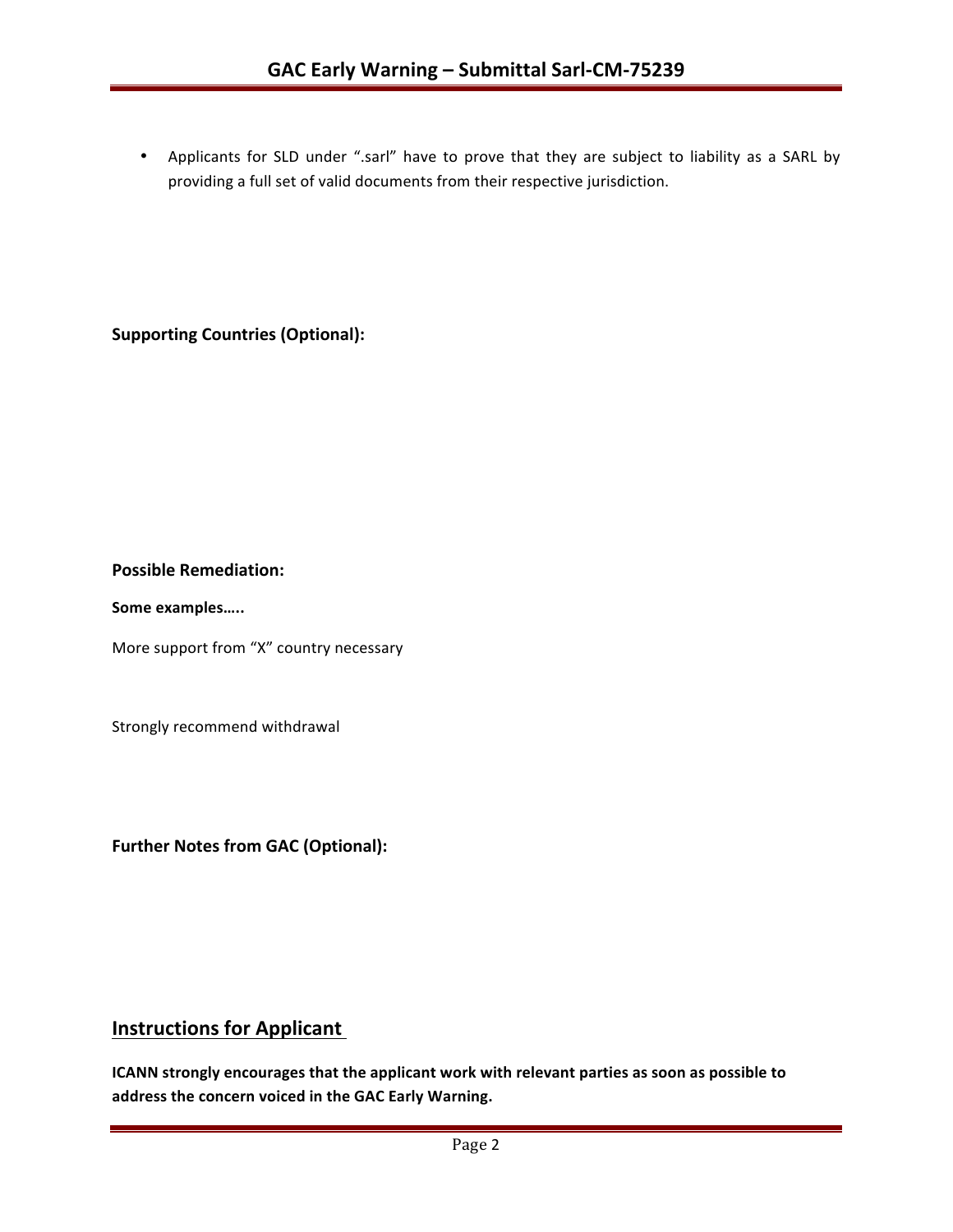Upon receipt of this GAC Early Warning, the applicant has 21 calendar days to inform the GAC and ICANN, through the TLD Application System (TAS), of its decision to either withdraw or continue with the application. If the applicant does not notify the GAC and ICANN within 21 days of receiving the GAC Early Warning of its decision. The application will not move forward with the evaluation process.

#### **Asking questions about your GAC EW**

If you have questions or need clarification about your GAC Early Warning, please contact {*TBD*}. As highlighted above, ICANN strong encourages applicant's to contact {TBD} as soon as practical to ensure you are able to move to the next steps within the 21 day allotted time period.

#### **Continuing with your application**

If the applicant chooses to continue then they must complete the "Applicant's Response" section below notifying the GAC of intended actions, including the expected completion date, and remit their response to {need to define where this will be sent} within 21 days. Separately, the applicant must indicate in TAS its intention to continue with their application.

To complete these tasks the applicant must perform the following steps:

- 1. Log into TAS
- 2. Open the GAC Early Warning task
- 3. Click on the "Continue" button
- **4.** Separately, submit the GAC EW with the completed "Applicant Response" section to {*TBD* }

# **Withdrawing your application**

Applicants choosing to withdraw must notify ICANN and the GAC within the 21-day window to be eligible for a refund of 80% of the evaluation fee (USD 148,000).

To receive the 80% refund, within 21-days the applicant must perform the following steps:

- 1. Log into TAS
- 2. Open the GAC Early Warning task
- **3.** Click on the "Withdraw" button

# For questions please contact: gacearlywarning@gac.icann.org